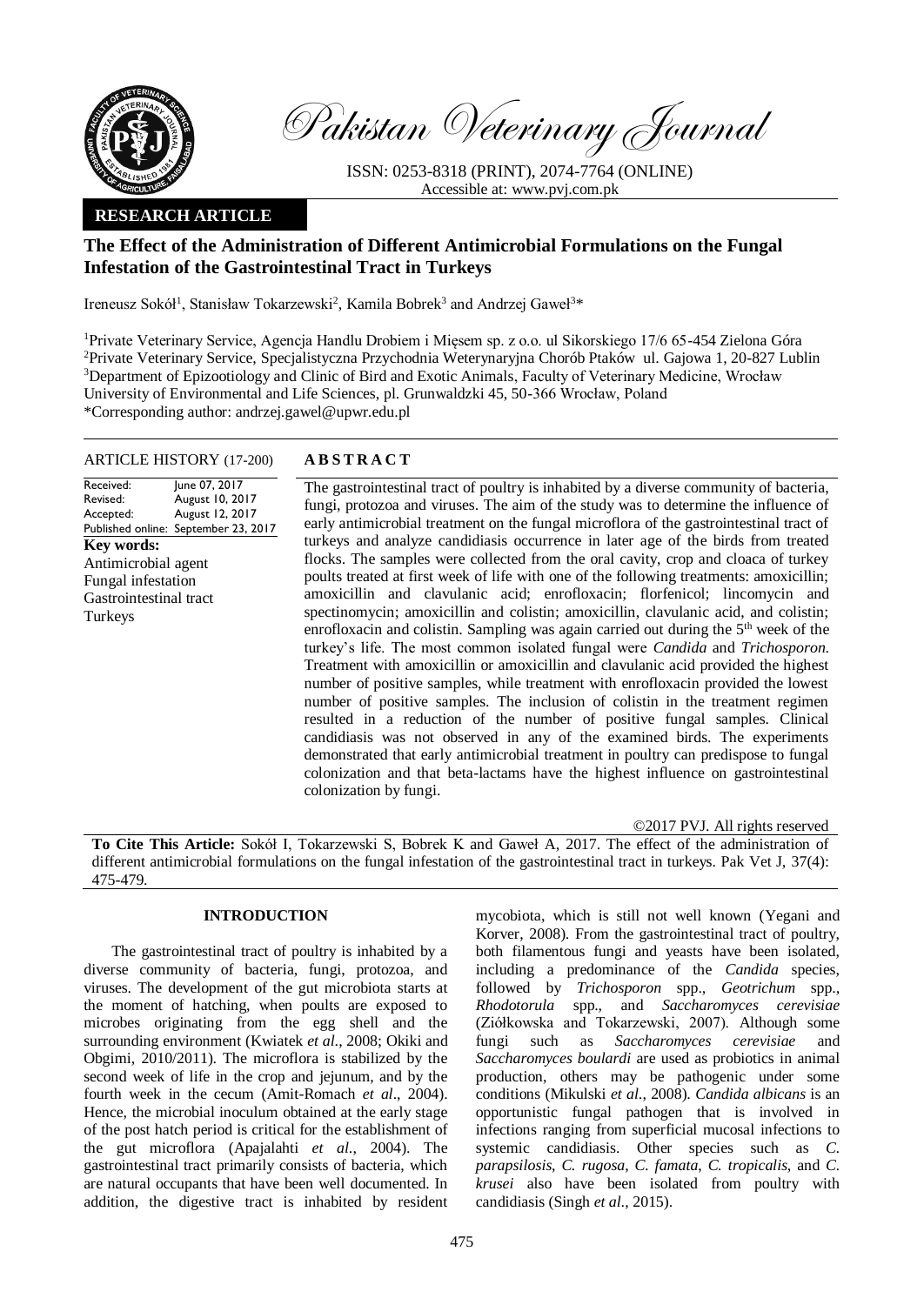The clinical signs of candidiasis in birds are nonspecific, and include listlessness, inappetence, retarded growth and ruffled feathers. The signs may be masked by the clinical signs of primary viral and bacterial diseases. The affected mucosa is often diffusely or focally thickened with white to grey pseudomembranous or diphtheric patches and ulcers (Sokół *et al*., 2015).

*Trichosporon* is a medically important genus whose members are able to colonize and proliferate in the gastrointestinal system, respiratory tract, and skin. This yeast-like pathogen may cause deep-seated, mucosaassociated, or superficial infections (Colombo *et al*., 2011). In recent years, the pathogenic role of strains of the genera *Rhodotorula* and *Geotrichum* have been confirmed (Fleming *et al*., 2002; Girmenia *et al*., 2005). Fungal infections in poultry can be associated with many features such as inadequate management, pre-existing diseases, and prolonged treatment with antimicrobials (Sokół *et al*., 2015; Chohan and Perveen, 2015; Qayyum *et al.,* 2016; Rohela *et al*., 2016). Early antimicrobial treatment may result in the microflora establishing disorders and fungal colonization, which may provide to candidiasis. Therefore, the aim of the present study was to determine the influence of various antimicrobial treatments on the fungal mycobiota of the gastrointestinal tract of turkey poults and analyze the occurrence of candidiasis in the birds from treated flocks.

## **MATERIALS AND METHODS**

**Birds and sample collection:** The turkeys used in this study originated from British United Turkeys Big 6 flocks produced in western Poland. The flocks were managed by one company and were raised under uniform managemental condition on 26 poultry houses. All farms were provided with food, litter, medicine from the same sources. The birds were monitored during the rearing period for gastrointestinal disorders. Fifty-one flocks were monitored over two years.

Poults that died during transport from the hatchery to the farms were subjected to necropsy, and swabs from the liver, heart, lung, and yolk sac were taken for microbial examination. The 24 flocks with confirmed bacterial growth were chosen for this experiment, and after microbiological examination, were treated according to the antibiogram.

The examined flocks, 3-5 thousand birds each, were treated from the third day of life for five days with the most popular chemotherapeutics used in turkey flocks: amoxicillin; amoxicillin and colistin; amoxicillin and clavulanic acid; amoxicillin, clavulanic acid, and colistin; enrofloxacin; enrofloxacin and colistin; florfenicol; lincomycin and spectinomycin (lincospectin), according to the manufacturer's instructions (Table 1). As a control group, three non-treated flocks of the same birds number and age (nine-day-old turkeys) was chosen. The day after the treatment was finished, swabs from the oral cavity, crop, and cloaca of ten randomly chosen birds from each flock were taken. The same procedure was repeated in the 5 th week of the turkey's life, to check for fungal infestation in the gastrointestinal tract.

All dead birds were subjected to necropsy and from birds which showed lesions of gastrointestinal tract suggesting candidaiasis, the mycological examination was performed.

**Mycological examination:** The swabs were cultured on Sabouraud glucose agar with chloramphenicol (Emapol, Poland) and incubated at 37°C for 48 h. A sample was considered positive if any fungal growth was observed. The total number of fungal colonies was counted, and the fungal growth was determined as low intensity  $\left( \langle 10 \rangle \right)$  colonies; +), medium intensity (10–50 colonies; ++), or high intensity (>50 colonies; +++). All cultures were examined daily over the next two weeks to ensure that the negative samples remained negative. Identification of the genera of the fungi was based on the morphological characteristics of the isolates (colony morphology, microscopic examination) (Kurtzman and Fell, 2000) and their growth on chromagar media (ChromAgar Candida, Emapol).

**Statistical analysis:** Statistical analysis was carried out using Statistical 12 Software. Fisher's chi-squared test was used to compare data between the treated groups and the control group. To compare the groups treated with antibiotics with and without colistin addition, the chisquared test was used. Statistical significance was considered when P<0.001.

#### **RESULTS**

Fungal growth in turkeys after antimicrobial treatment was observed among all treated flocks, while no fungal growth was detected in the untreated control flock (Table 1). The most intensive fungal growth was observed in the groups treated with amoxicillin; amoxicillin and clavulanic acid; amoxicillin and colistin; or amoxicillin, clavulanic acid, and colistin. In those groups, fungi were isolated from 51-79% of samples. In contrast, the samples taken from turkeys treated with enrofloxacin; enrofloxacin and colistin; florfenicol; or lincomycin and spectinomycin, the fungal growth was less intense and the number of positive samples was 19-29% (Table 1).

The addition of colistin to the treatment resulted in a reduction of the number of positive fungal samples. The reduction occurred in all groups in which colistin was used simultaneously with antibiotics, compared with the use of antibiotics on their own. In particular, the highest difference in the number of positive samples among the colistin and the no-colistin groups was observed between the amoxicillin group and the amoxicillin and colistin group, which had 30.8% fewer positive samples than the amoxicillin only group (P<0.001). Lower differences in the number of positive samples were noted in the other two colistin groups; there were 15% fewer positive samples in the enrofloxacin and colistin group  $(P=0.58)$ and 5% fewer positive samples in the amoxicillin, colistin, and clavulanic acid group, compared to the amoxicillin and clavulanic acid only group (P=0.21).

From the gastrointestinal tracts of the treated turkey poults, *Candida* spp., *Trichosporon* spp., *Rhodotorula*  spp., *Geotrichum* spp., and *Saccharomyces* spp. were isolated (Table 2). The most frequently isolated genera of fungi were *Candida* spp. and *Trichosporon* spp. The greatest diversity of fungi was found in the samples from poults in the amoxicillin group, in which *Candida* spp., *Trichosporon* spp., *Geotrichum* spp., and *Saccharomyces*  spp. were cultured. Moreover, mostly *Candida* spp. were isolated in groups with colistin treatment (Table 2).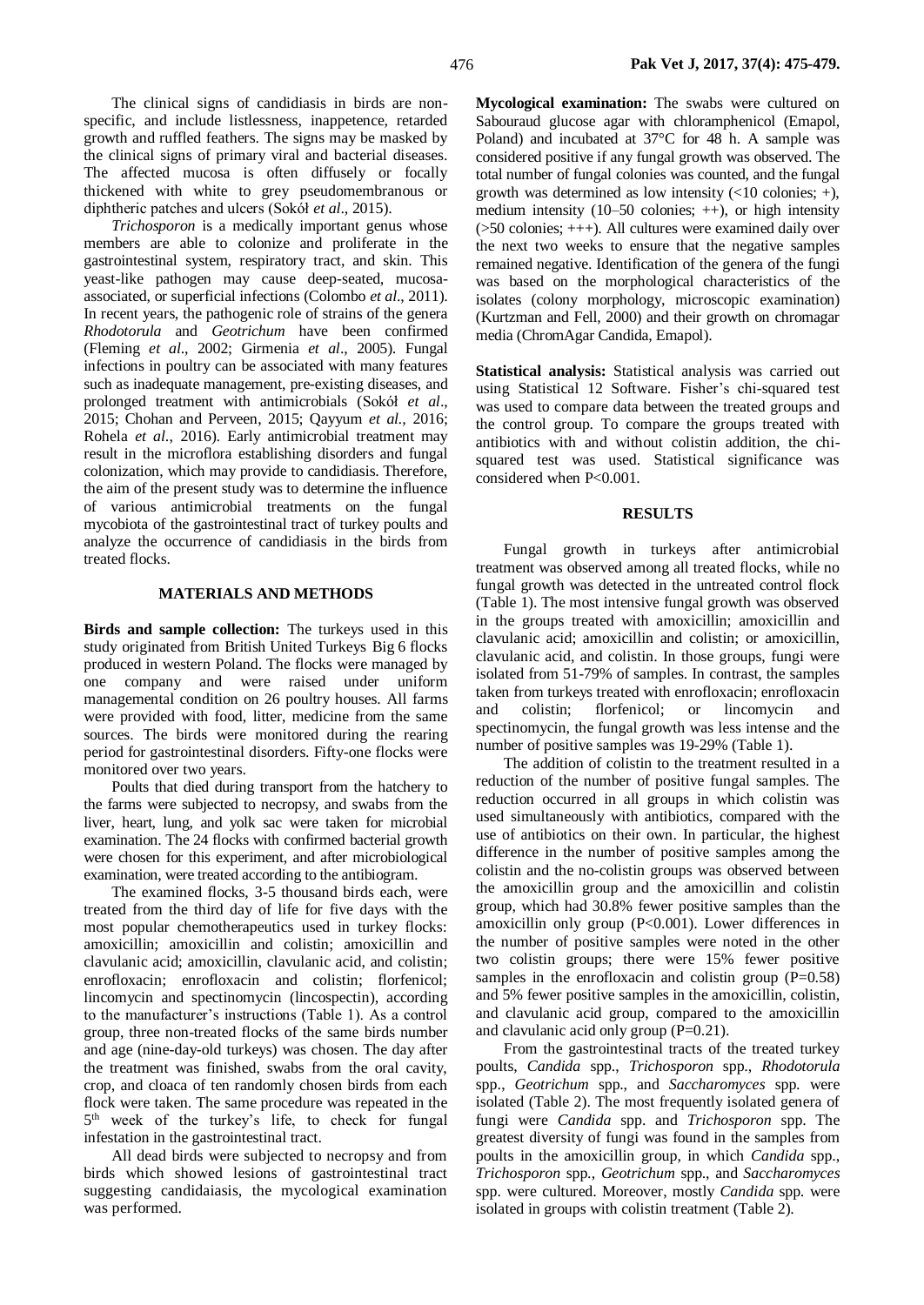| Antibiotic      | Dosage             | Total number of positive samples (%) |         |         | Total   | D       |
|-----------------|--------------------|--------------------------------------|---------|---------|---------|---------|
| Amoxicillin     | 20 mg/kg b.w.      | 24(80%)                              | 21(70%) | 26(87%) | 71(79%) | < 0.001 |
| Amoxicillin     | 20 mg/kg b.w.      | 15(50%)                              | 13(43%) | 18(60%) | 46(51%) | < 0.001 |
| colistin        | 120,000 IU/kg b.w. |                                      |         |         |         |         |
| Amoxicillin     | 20 mg/kg b.w.      | 21(70%)                              | 21(70%) | 20(67%) | 62(69%) | < 0.001 |
| Clavulanic acid | 5 mg/kg b.w.       |                                      |         |         |         |         |
| Amoxicillin     | 20 mg/kg b.w.      | 18(60%)                              | 15(50%) | 19(63%) | 53(59%) | < 0.001 |
| Clavulanic acid | 5 mg/kg b.w.       |                                      |         |         |         |         |
| Colistin        | 120,000 IU/kg b.w. |                                      |         |         |         |         |
| Enrofloxacin    | 20 mg/kg b.w.      | 7(23%)                               | 5(17%)  | 8(27%)  | 20(22%) | < 0.001 |
| Enrofloxacin    | 20 mg/kg b.w.      | 5(17%)                               | 7(23%)  | 5(17%)  | 17(19%) | < 0.001 |
| Colistin        | 120,000 IU/kg b.w. |                                      |         |         |         |         |
| Florfenicol     | 20 mg/kg b.w.      | 8(27%)                               | 8(27%)  | 10(33%) | 26(29%) | < 0.001 |
| Lincomycin      | 50 mg/kg b.w.      | 8(27%)                               | 7(23%)  | 10(33%) | 25(28%) | < 0.001 |
| Spectinomycin   | 100 mg/kg b.w.     |                                      |         |         |         |         |
| Control group   | Not treated        | 0                                    | 0       | 0       | 0       |         |

P<0.05 indicates statistical significance.

#### **Table 2:** Genera of fungi isolated from different parts of the gastrointestinal tract of turkey poults after antimicrobial treatment

| Antibiotic                                 | Gastrointestinal part | Isolated genera of fungi                                                | Intensity of growth |
|--------------------------------------------|-----------------------|-------------------------------------------------------------------------|---------------------|
| Amoxicillin                                | Oral cavity           | Candida spp., Trichosporon spp.                                         | $^{+++}$            |
|                                            | Crop                  | Candida spp., Geotrichum spp., Saccharomyces spp.,<br>Trichosporon spp. | $^{+++}$            |
|                                            | Cloaca                | Candida spp., Trichosporon spp.                                         | $^{+++}$            |
| Amoxicillin and colistin                   | Oral cavity           | Candida spp.                                                            | $^{+++}$            |
|                                            | Crop                  | Candida spp.                                                            | $^{+++}$            |
|                                            | Cloaca                | Candida spp.                                                            | $\ddot{}$           |
| Amoxicillin and clavulanic acid            | Oral cavity           | Candida spp.                                                            | $^{+++}$            |
|                                            | Crop                  | Candida spp., Trichosporon spp.                                         | $^{+++}$            |
|                                            | Cloaca                | Candida spp., Trichosporon spp.                                         | $^{+++}$            |
| Amoxicillin, clavulanic acid, and colistin | Oral cavity           | Candida spp.                                                            | $^{+++}$            |
|                                            | Crop                  | Candida spp.                                                            | $^{+++}$            |
|                                            | Cloaca                | Candida spp.                                                            | $^{+++}$            |
| Enrofloxacin                               | Oral cavity           | Trichosporon spp.                                                       | $\ddot{}$           |
|                                            | Crop                  | Candida spp., Trichosporon spp.                                         | +                   |
|                                            | Cloaca                | Trichosporon spp.                                                       | $\ddot{}$           |
| Enrofloxacin and colistin                  | Oral cavity           | None                                                                    |                     |
|                                            | Crop                  | Candida spp., Trichosporon spp.                                         | +                   |
|                                            | Cloaca                | Candida spp.                                                            | +                   |
| Florfenicol                                | Oral cavity           | Candida spp.                                                            | +                   |
|                                            | Crop                  | Candida spp., Rhodotorula spp.                                          | $++$                |
|                                            | Cloaca                | Trichosporon spp.                                                       | $\ddot{}$           |
| Lincomycin and spectinomycin               | Oral cavity           | Trichosporon spp.                                                       | $\ddot{}$           |
|                                            | Crop                  | Candida spp.                                                            | $^{++}$             |
|                                            | Cloaca                | Trichosporon spp.                                                       | $\ddot{}$           |
| Control group                              | Oral cavity           | None                                                                    |                     |
|                                            | Crop                  | None                                                                    |                     |
|                                            | Cloaca                | None                                                                    |                     |

+, <10 colonies; ++, 10–50 colonies; +++, >50 colonies.

| ${\sf Table~3:}$ The influence of antimicrobial treatment on fungal isolation from the gastrointestinal tract of poultry 4 weeks after treatment, in $5^{\text{th}}$ week of life |                                      |              |           |              |         |  |  |  |
|-----------------------------------------------------------------------------------------------------------------------------------------------------------------------------------|--------------------------------------|--------------|-----------|--------------|---------|--|--|--|
| Antibiotic                                                                                                                                                                        | Total number of positive samples (%) |              |           | Total        |         |  |  |  |
| Amoxicillin                                                                                                                                                                       | 13(43,3%)                            | 15(50%)      | 8(26,7%)  | 36(40%)      | < 0.001 |  |  |  |
| Amoxicillin colistin                                                                                                                                                              | 8(26,6%)                             | 10(43%)      | 7(23,3%)  | 25(27,8%)    | 0.0011  |  |  |  |
| Amoxicillin clavulanic acid                                                                                                                                                       | I7(56,6%)                            | $9(30\%)$    | $9(30\%)$ | 35(38,9%)    | < 0.001 |  |  |  |
| Amoxicillin clavulanic acid colistin                                                                                                                                              | 10(33,3%)                            | 7(23.3%)     | $9(30\%)$ | 26(28,9%)    | < 0.001 |  |  |  |
| Enrofloxacin                                                                                                                                                                      | 6(20%)                               | 3(10%)       | 4(13,3%)  | $1314, 4\%)$ | 0.24    |  |  |  |
| Enrofloxacin colistin                                                                                                                                                             | 2(6,7%)                              | $4(13, 4\%)$ | 5(16,7%)  | 11(12,2%)    | 0.46    |  |  |  |
| Florfenicol                                                                                                                                                                       | 6(20%)                               | $4(13, 4\%)$ | 7(23,3%)  | 17(18,9%)    | 0.053   |  |  |  |
| Lincomycin spectinomycin                                                                                                                                                          | 7(23,3%)                             | 8(26,7%)     | 7(23,3%)  | 22(24,4%)    | 0.0051  |  |  |  |
| Control group                                                                                                                                                                     | 2(6,7%)                              | 3(10%)       | 3(10%)    | 8(8,9%)      |         |  |  |  |

\*P<0.001 indicates statistical significance.

Four weeks after the treatment, the number of positive samples was lower than just after the treatment (Table 3). The significant influence of the early treatment on the fungal infestation of the gastrointestinal tract was noted in 3 groups treated with amoxicillin; amoxicillin with clavulanic acid; amoxicillin with clavulanic acid and colistin (P<0.001). In the control group, positive samples were noted, but in lower number that in the experimental groups. Lesions suggesting candidiasis of the beak cavity, crop or intestines were not noted in any of the autopsied birds.

## **DISCUSSION**

Many researches confirmed that antibiotic treatment promotes the development of fungal infections in humans and animals (Dollive *et al*., 2013; Sokół *et al*., 2015). Multiple studies have examined the effects of antibiotic treatment on the gut microbiome in vertebrates and have shown that the gut communities in adult individuals may return to their initial states once the treatment is completed; however, some scientists have found that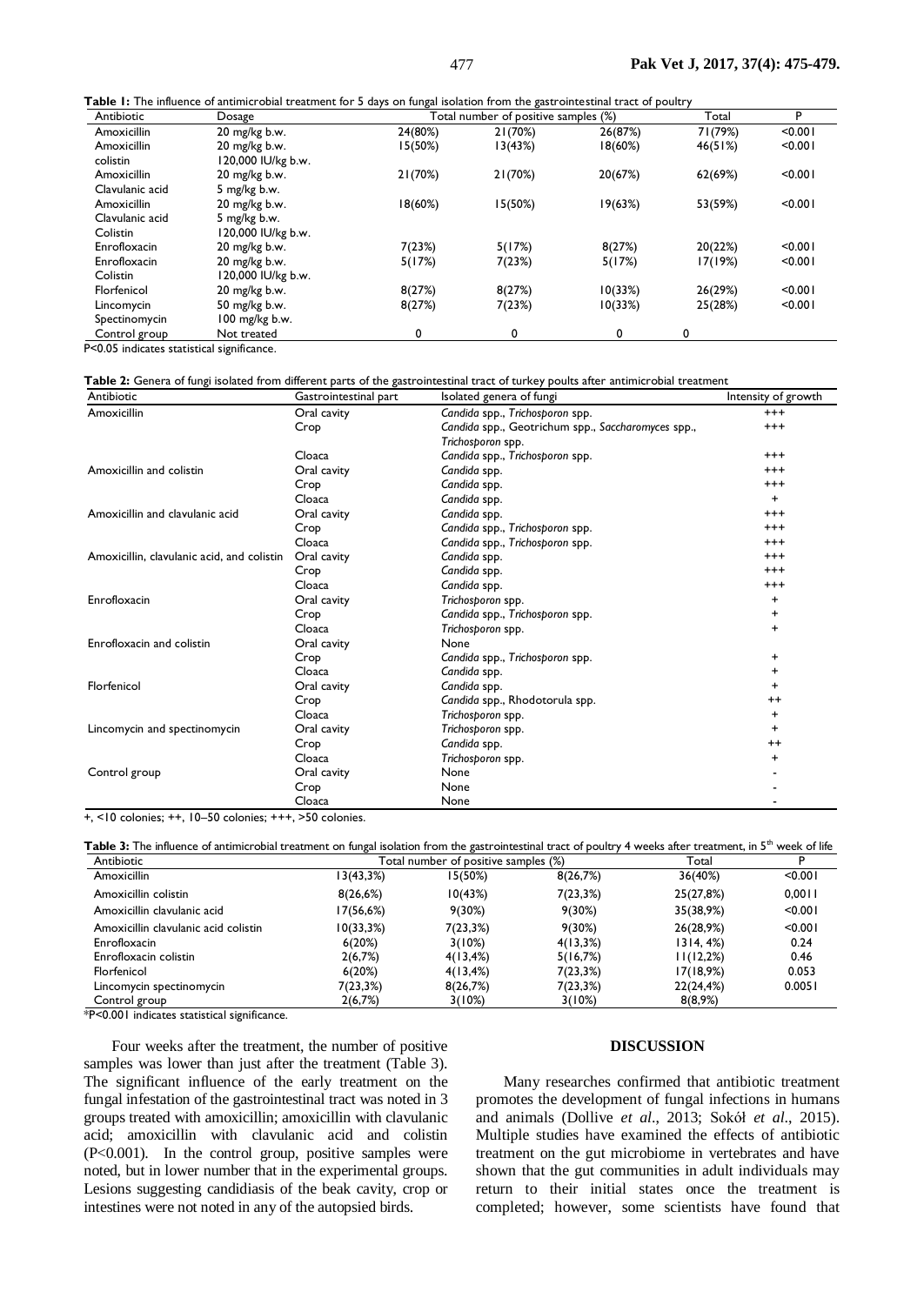detectable microbiome differences remain long time after treatment has ended (Jernberg *et al*., 2010; Panda *et al*., 2014). The microfloral imbalance is especially dangerous in immature individuals, in whom the gastrointestinal microflora is not fully established.

Our research demonstrated that antimicrobial treatment in the first week of life of turkey poults significantly affects the intestinal tract colonization of fungi. According to our predictions, it was observed that the groups treated with amoxicillin or amoxicillin and clavulanic acid, which are broad-spectrum antimicrobials, showed the highest levels of fungal colonization. These observations are in agreement with other studies in which high fungal colonization was observed, mostly by yeast in humans after amoxicillin treatment (Lin *et al*., 2005; Noni *et al*., 2015). Previous studies on the impact of amoxicillin on human gut microflora have shown that the treatment significantly decreases the number of *Bifidobacterium* spp. and *Lactobacillus* spp. These groups of bacteria, especially the *Lactobacillus* genus, have beneficial effects. For example, they help to sustain resistance to colonization by producing acetic and lactic acids, which lower intestinal pH, thus preventing overgrowth of many potentially pathogenic microorganisms (Fuller, 1973). *Lactobacillus* spp. also produce hydrogen peroxide, which prevents the development of yeasts (Lidbeck and Nord, 1993). In birds, it probably works the same way.

Unexpectedly, low fungal colonization was observed after enrofloxacin treatment. Enrofloxacin, one of the most popular antibiotics used to treat poultry, has antibacterial activity against a broad spectrum of Gramnegative and Gram-positive bacteria and also reduces the number of bacteria in the gastrointestinal tract which should predispose to fungal colonization. Similar results have been observed with amoxicillin treatment. Panda *et al.* (2014) have observed that fluoroquinolones and βlactams significantly decrease microbial diversity and reduce the core phylogenetic microbiota of the gastrointestinal tract. Similarly, Lin *et al.* (2005) have found that almost one-third of examined humans with blood candidemia were previously treated with fluoroquinolones. We expected a similar high correlation between enrofloxacin treatment and fungal colonization of the gastrointestinal tract. However, in our study, the connection between enrofloxacin treatment and fungal growth was the lowest of all groups tested.

Chen *et al.* (2011) have investigated the effects of enrofloxacin treatment on the human intestinal microbiota *in vitro*. They have shown that the gut microflora demonstrates natural resistance against fungal colonization and that the effect of enrofloxacin on microflora colonization resistance to *C. albicans* is dosage-dependent. They suggest that a low enrofloxacin concentration slightly affects the microflora, which still possesses the capability to inhibit the growth of pathogens. Using average concentrations, the fungal growth was significant; but at high concentrations, the growth was low. The low number of fungi could be caused by the high residual level of enrofloxacin, which prevented *Candida* from growing due to the reconstructed ecology.

Anadón *et al.* (1995) have shown that enrofloxacin given orally is slowly and incompletely absorbed from the gastrointestinal tract of poultry. The high concentration of enrofloxacin in water (50 mg/1 L of water) may cause favorable conditions for fungal growth in the gastrointestinal tract.

Our research revealed that colistin may reduce the fungal colonization of the gastrointestinal tract of poultry. The antifungal effect was especially prominent between the group treated with amoxicillin and that treated with amoxicillin and colistin. Although the exact mode of action of colistin on fungi remains unclear, it has been proposed that it acts at the fungal membrane. Indeed, colistin has been shown to trigger the rapid efflux of ATP from germlings of *Mucorales* as well as induce alterations of the membrane structure (Zeidler *et al*., 2013). The antibiotic colistin also has shown synergism with other substances such as aminocandin, echinocandin, and caspofungin against *Candida* spp. (Schemuth *et al*., 2013; Zeidler *et al*., 2013). The confirmed antifungal activity of colistin against *Candida* spp., *Cryptococcus* spp., and *Mucorales* spp. has been shown previously (Schemuth *et al*., 2013). In our research, its impact on *Trichosporon*  spp. colonization was observed.

*Candida* spp. and *Trichosporon* spp. were the most common fungi isolated from the examined parts of the gastrointestinal tract of the treated poults. These two genera are opportunistic fungal pathogens in vertebrata, and early colonization of the gastrointestinal tract may have an effect on poultry health.

Candidiasis of the gastrointestinal tract is a frequently noted type of mycosis in birds. Birds are quite susceptible to candidiasis of the buccal region, crop, and upper alimentary tract, and it resembles human thrush clinically and histologically (Moretti *et al*., 2000). Normally, the disease in poultry is not present in its severe form, and the outbreaks reported in the literature are connected to alterations in the host's immune defenses, such as the integrity of the mucocutaneous barrier, the balance among the different components of the normal flora present, or the perfect response of T-cell-mediated immunity (Rinaldi *et al*., 1994). The effects of fungi on intestinal inflammation as well as gut bacterial constitution are visible, but they still remain unclear (Qiu *et al*., 2015).

In humans, a significant increase of *C. albicans* has been demonstrated in the guts of patients with Crohn's disease, causing delayed mucosal healing (Underhill and Iliev, 2014). In addition, Iliev *et al.* (2012) have confirmed that the invasion of *Candida* spp. and *Trichosporon* spp. accompanies severe colitis in a mouse model. It also has been noted that increases in fungal invasion cause bacterial enteritis in poultry (Skraban *et al*., 2013). Moreover, factors causing alterations in host immunity, i.e., stress, resident microbiota, or antimicrobial treatment, can lead to fungal overgrowth, causing a wide range of infections (Moretti *et al*., 2000).

**Conclusions:** The experiments demonstrated that early antimicrobial treatment in poultry can highly predispose the gastrointestinal tract to fungal colonization and that beta-lactams have the highest influence on gastrointestinal colonization by fungi. Intestinal fungi are increasingly believed to greatly influence gut health. More research on the role of different fungal species will enrich our understanding of the role of the fungal microbiota in the gastrointestinal tract of poultry.